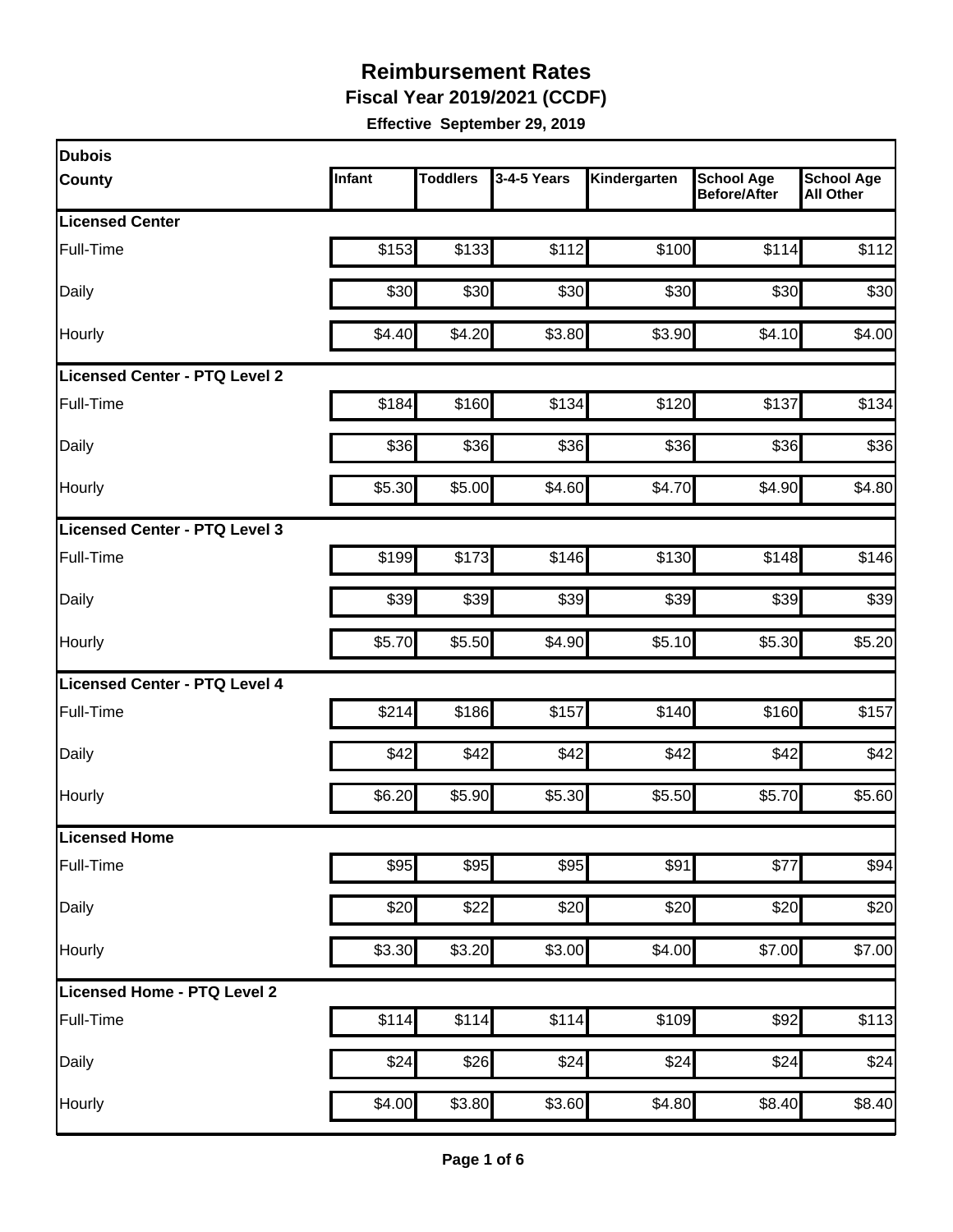**Fiscal Year 2019/2021 (CCDF)**

| <b>Dubois</b>                            |        |                    |             |                    |                                          |                                       |
|------------------------------------------|--------|--------------------|-------------|--------------------|------------------------------------------|---------------------------------------|
| <b>County</b>                            | Infant | <b>Toddlers</b>    | 3-4-5 Years | Kindergarten       | <b>School Age</b><br><b>Before/After</b> | <b>School Age</b><br><b>All Other</b> |
| Licensed Home - PTQ Level 3              |        |                    |             |                    |                                          |                                       |
| Full-Time                                | \$124  | \$124              | \$124       | \$118              | \$100                                    | \$122                                 |
| Daily                                    | \$26   | \$29               | \$26        | \$26               | \$26                                     | \$26                                  |
| Hourly                                   | \$4.30 | \$4.20             | \$3.90      | \$5.20             | \$9.10                                   | \$9.10                                |
| <b>Licensed Home - PTQ Level 4</b>       |        |                    |             |                    |                                          |                                       |
| Full-Time                                | \$133  | \$133              | \$133       | \$127              | \$108                                    | \$132                                 |
| Daily                                    | \$28   | \$31               | \$28        | \$28               | \$28                                     | \$28                                  |
| Hourly                                   | \$4.60 | \$4.50             | \$4.20      | \$5.60             | \$9.80                                   | \$9.80                                |
| <b>Registered Ministry</b>               |        |                    |             |                    |                                          |                                       |
| Full-Time                                | \$88   | \$81               | \$71        | \$62               | \$34                                     | \$62                                  |
| Daily                                    | \$20   | \$19               | \$17        | \$15               | \$15                                     | \$15                                  |
| Hourly                                   | \$3.40 | \$3.20             | \$3.20      | \$3.20             | \$3.40                                   | \$3.20                                |
| <b>Registered Ministry - PTQ Level 1</b> |        |                    |             |                    |                                          |                                       |
| Full-Time                                | \$121  | \$107              | \$92        | \$81               | \$74                                     | \$87                                  |
| Daily                                    | \$25   | \$25               | \$24        | \$23               | \$23                                     | \$23                                  |
| Hourly                                   | \$3.90 | \$3.70             | \$3.50      | \$3.60             | \$3.80                                   | \$3.60                                |
| <b>Registered Ministry - PTQ Level 2</b> |        |                    |             |                    |                                          |                                       |
| Full-Time                                | \$184  | \$160              | \$134       | $\overline{$}120$  | \$137                                    | \$134                                 |
| <b>Daily</b>                             | \$36   | \$36               | \$36        | \$36               | \$36                                     | \$36                                  |
| Hourly                                   | \$5.30 | $\overline{$}5.00$ | \$4.60      | \$4.70             | \$4.90                                   | \$4.80                                |
| <b>Registered Ministry - PTQ Level 3</b> |        |                    |             |                    |                                          |                                       |
| Full-Time                                | \$199  | \$173              | \$146       | \$130              | \$148                                    | \$146                                 |
| Daily                                    | \$39   | \$39               | \$39        | \$39               | \$39                                     | \$39                                  |
| Hourly                                   | \$5.70 | \$5.50             | \$4.90      | $\overline{$5.10}$ | \$5.30                                   | \$5.20                                |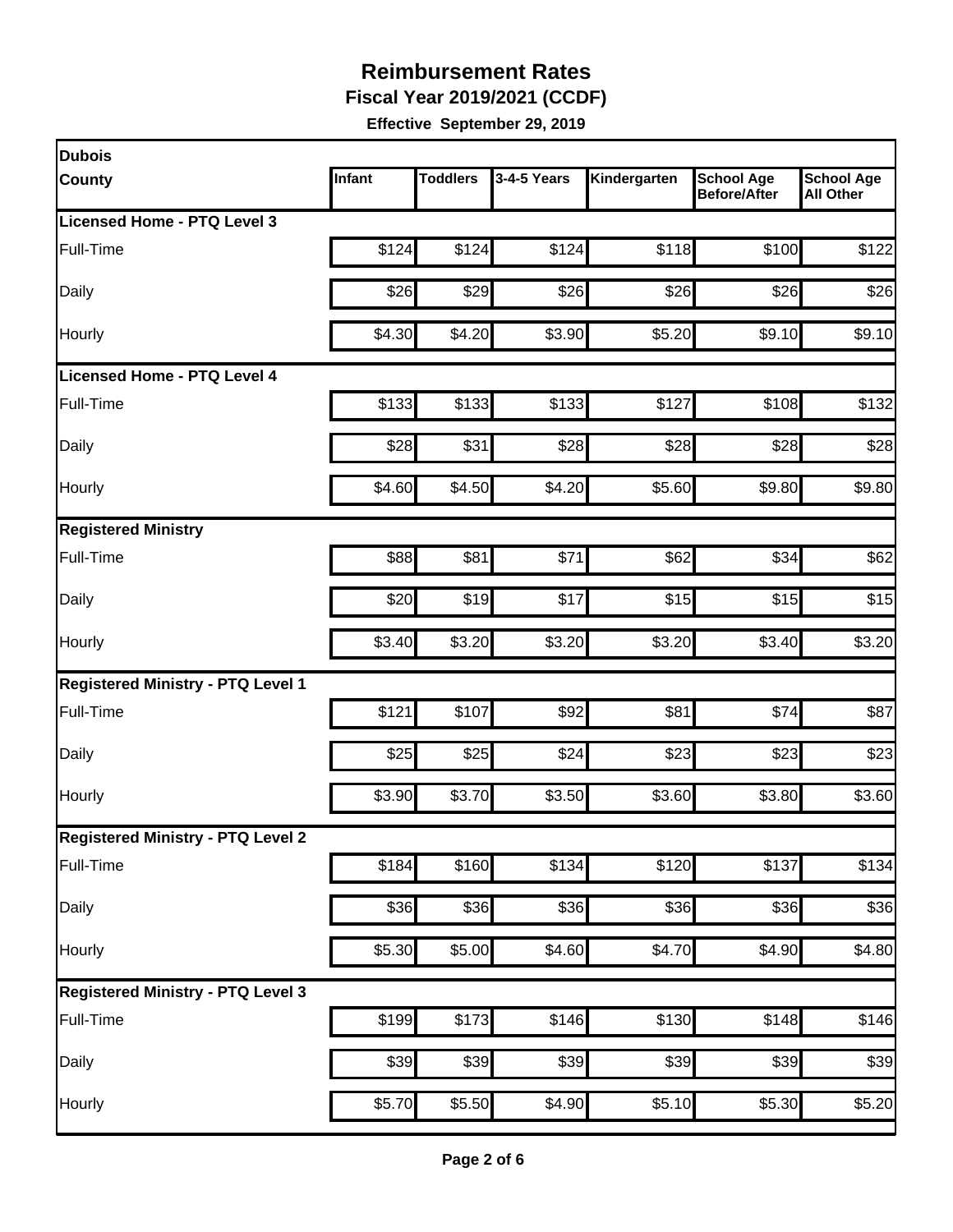**Fiscal Year 2019/2021 (CCDF)**

| <b>Dubois</b>                            |        |                 |             |              |                                          |                                       |
|------------------------------------------|--------|-----------------|-------------|--------------|------------------------------------------|---------------------------------------|
| County                                   | Infant | <b>Toddlers</b> | 3-4-5 Years | Kindergarten | <b>School Age</b><br><b>Before/After</b> | <b>School Age</b><br><b>All Other</b> |
| <b>Registered Ministry - PTQ Level 4</b> |        |                 |             |              |                                          |                                       |
| Full-Time                                | \$214  | \$186           | \$157       | \$140        | \$160                                    | \$157                                 |
| Daily                                    | \$42   | \$42            | \$42        | \$42         | \$42                                     | \$42                                  |
| Hourly                                   | \$6.20 | \$5.90          | \$5.30      | \$5.50       | \$5.70                                   | \$5.60                                |
| <b>Exempt Center</b>                     |        |                 |             |              |                                          |                                       |
| Full-Time                                | \$88   | \$81            | \$71        | \$62         | \$34                                     | \$62                                  |
| Daily                                    | \$20   | \$19            | \$17        | \$15         | \$15                                     | \$15                                  |
| Hourly                                   | \$3.40 | \$3.20          | \$3.20      | \$3.20       | \$3.40                                   | \$3.20                                |
| <b>Accredited Exempt Center</b>          |        |                 |             |              |                                          |                                       |
| Full-Time                                | \$123  | \$117           | \$112       | \$101        | \$98                                     | \$97                                  |
| Daily                                    | \$33   | \$33            | \$33        | \$33         | \$33                                     | \$33                                  |
| Hourly                                   | \$4.80 | \$4.60          | \$4.20      | \$4.30       | \$4.50                                   | \$4.40                                |
| <b>Exempt Home</b>                       |        |                 |             |              |                                          |                                       |
| Full-Time                                | \$67   | \$67            | \$67        | \$67         | \$34                                     | \$67                                  |
| Daily                                    | \$14   | \$14            | \$14        | \$14         | \$6]                                     | \$14                                  |
| Hourly                                   | \$2.20 | \$2.40          | \$2.20      | \$2.20       | \$2.20                                   | \$2.10                                |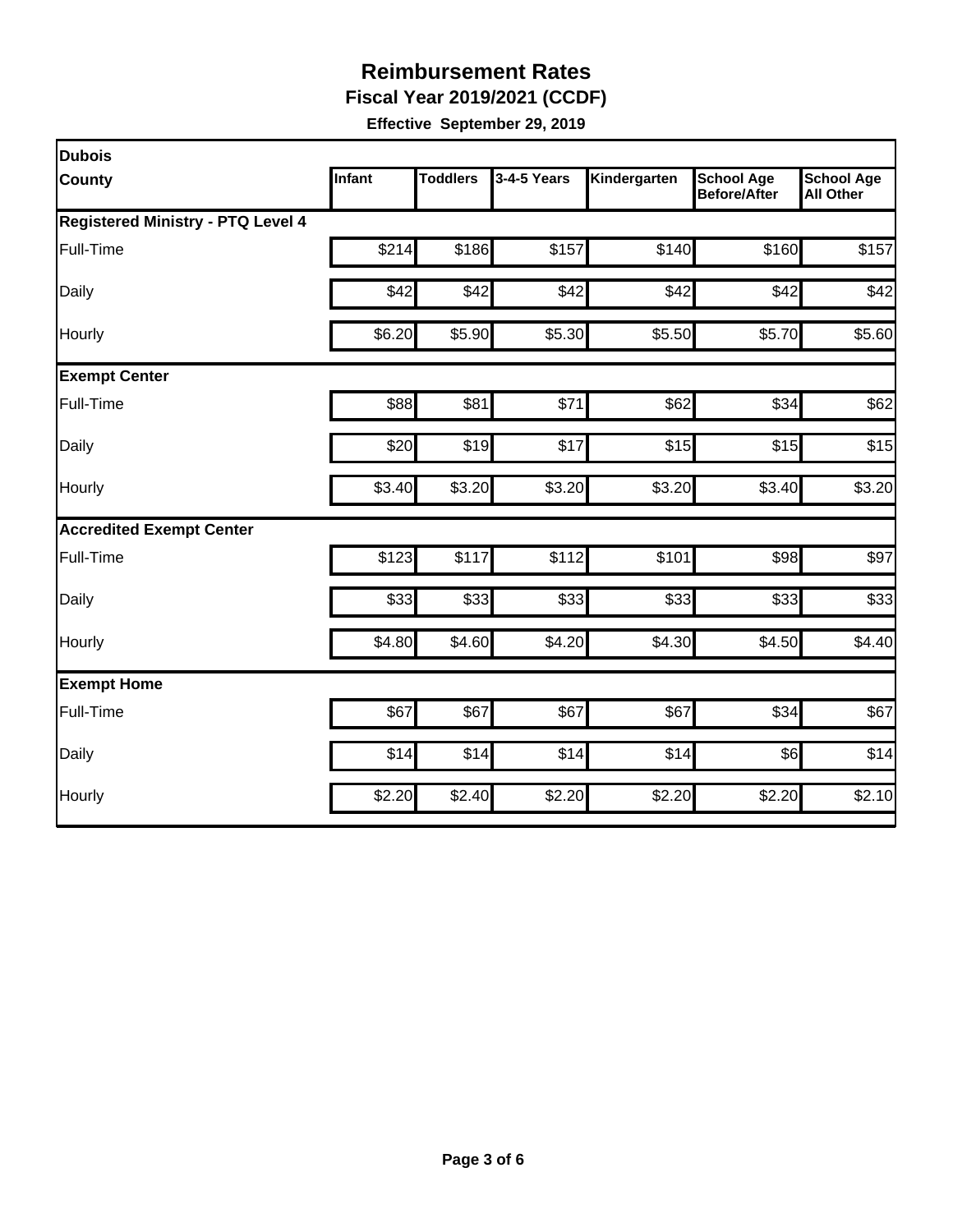**School Year 2019/2021 (OMW Pre-K)**

| Dubois                        |        |                 |             |              |                                   |                                       |
|-------------------------------|--------|-----------------|-------------|--------------|-----------------------------------|---------------------------------------|
| <b>County</b>                 | Infant | <b>Toddlers</b> | 3-4-5 Years | Kindergarten | <b>School Age</b><br>Before/After | <b>School Age</b><br><b>All Other</b> |
| Licensed Center - PTQ Level 3 |        |                 |             |              |                                   |                                       |
| Full-Time                     |        |                 | \$160.60    |              |                                   |                                       |
| Daily                         |        |                 |             |              |                                   |                                       |
| Hourly                        |        |                 |             |              |                                   |                                       |
| Licensed Center - PTQ Level 4 |        |                 |             |              |                                   |                                       |
| Full-Time                     |        |                 | \$172.70    |              |                                   |                                       |
| Daily                         |        |                 |             |              |                                   |                                       |
| Hourly                        |        |                 |             |              |                                   |                                       |
| Licensed Home - PTQ Level 3   |        |                 |             |              |                                   |                                       |
| Full-Time                     |        |                 | \$136.40    |              |                                   |                                       |
| Daily                         |        |                 |             |              |                                   |                                       |
| Hourly                        |        |                 |             |              |                                   |                                       |
| Licensed Home - PTQ Level 4   |        |                 |             |              |                                   |                                       |
| Full-Time                     |        |                 | \$146.30    |              |                                   |                                       |
| Daily                         |        |                 |             |              |                                   |                                       |
| Hourly                        |        |                 |             |              |                                   |                                       |
| VCP Ministry - PTQ Level 0    |        |                 |             |              |                                   |                                       |
| Full-Time                     |        |                 | \$78.10     |              |                                   |                                       |
| Daily                         |        |                 |             |              |                                   |                                       |
| Hourly                        |        |                 |             |              |                                   |                                       |
| VCP Ministry - PTQ Level 3    |        |                 |             |              |                                   |                                       |
| Full-Time                     |        |                 | \$160.60    |              |                                   |                                       |
| Daily                         |        |                 |             |              |                                   |                                       |
| Hourly                        |        |                 |             |              |                                   |                                       |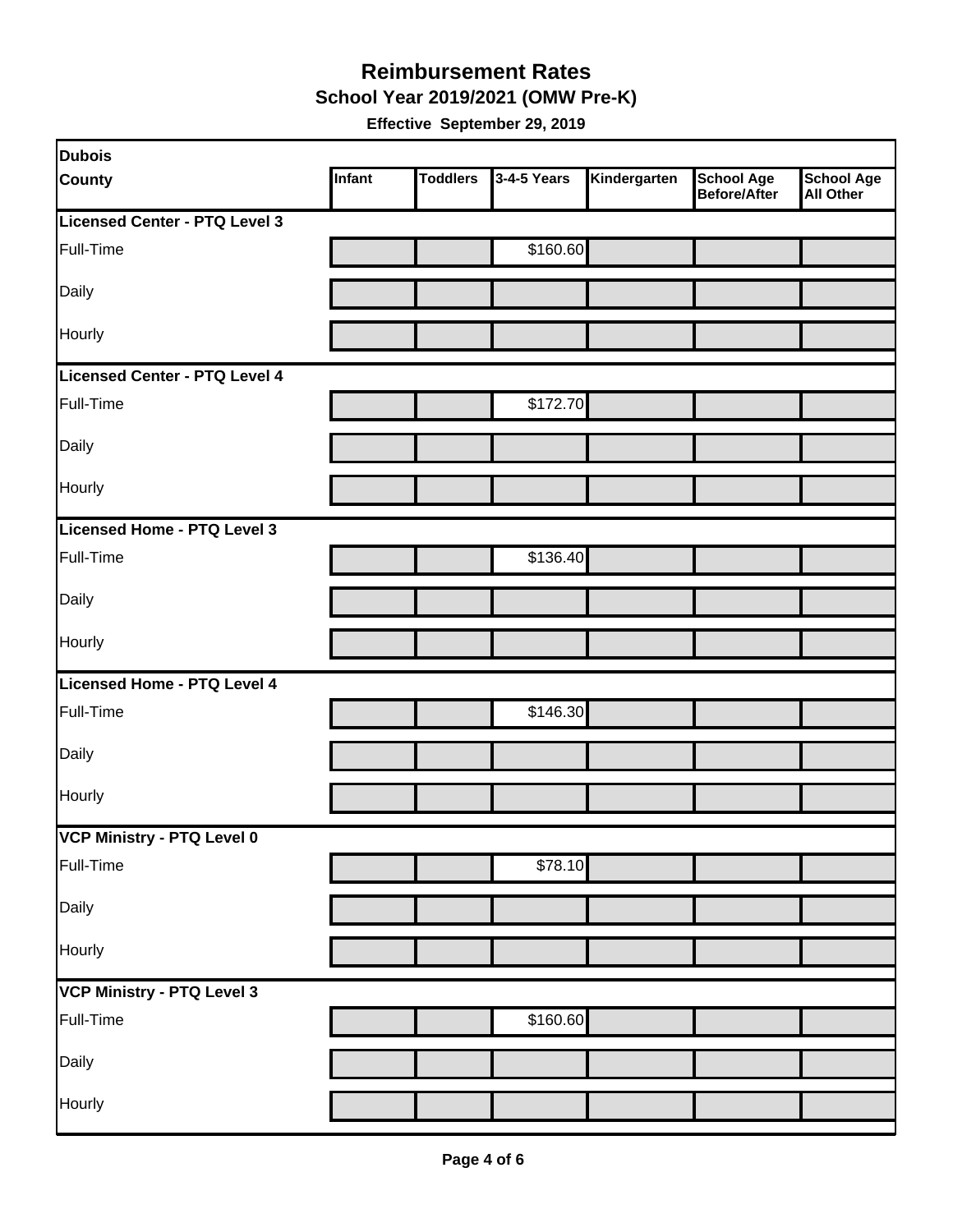**School Year 2019/2021 (OMW Pre-K)**

| <b>Dubois</b>                           |        |                 |             |              |                                          |                                       |  |  |
|-----------------------------------------|--------|-----------------|-------------|--------------|------------------------------------------|---------------------------------------|--|--|
| <b>County</b>                           | Infant | <b>Toddlers</b> | 3-4-5 Years | Kindergarten | <b>School Age</b><br><b>Before/After</b> | <b>School Age</b><br><b>All Other</b> |  |  |
| <b>VCP Ministry - PTQ Level 4</b>       |        |                 |             |              |                                          |                                       |  |  |
| Full-Time                               |        |                 | \$172.70    |              |                                          |                                       |  |  |
| Daily                                   |        |                 |             |              |                                          |                                       |  |  |
| Hourly                                  |        |                 |             |              |                                          |                                       |  |  |
| Private Accredited School - PTQ Level 0 |        |                 |             |              |                                          |                                       |  |  |
| Full-Time                               |        |                 | \$123.20    |              |                                          |                                       |  |  |
| Daily                                   |        |                 |             |              |                                          |                                       |  |  |
| Hourly                                  |        |                 |             |              |                                          |                                       |  |  |
| Private Accredited School - PTQ Level 1 |        |                 |             |              |                                          |                                       |  |  |
| Full-Time                               |        |                 | \$123.20    |              |                                          |                                       |  |  |
| Daily                                   |        |                 |             |              |                                          |                                       |  |  |
| Hourly                                  |        |                 |             |              |                                          |                                       |  |  |
| Private Accredited School - PTQ Level 2 |        |                 |             |              |                                          |                                       |  |  |
| Full-Time                               |        |                 | \$147.40    |              |                                          |                                       |  |  |
| Daily                                   |        |                 |             |              |                                          |                                       |  |  |
| Hourly                                  |        |                 |             |              |                                          |                                       |  |  |
| Private Accredited School - PTQ Level 3 |        |                 |             |              |                                          |                                       |  |  |
| Full-Time                               |        |                 | \$160.60    |              |                                          |                                       |  |  |
| Daily                                   |        |                 |             |              |                                          |                                       |  |  |
| Hourly                                  |        |                 |             |              |                                          |                                       |  |  |
| Private Accredited School - PTQ Level 4 |        |                 |             |              |                                          |                                       |  |  |
| Full-Time                               |        |                 | \$172.70    |              |                                          |                                       |  |  |
| Daily                                   |        |                 |             |              |                                          |                                       |  |  |
| Hourly                                  |        |                 |             |              |                                          |                                       |  |  |